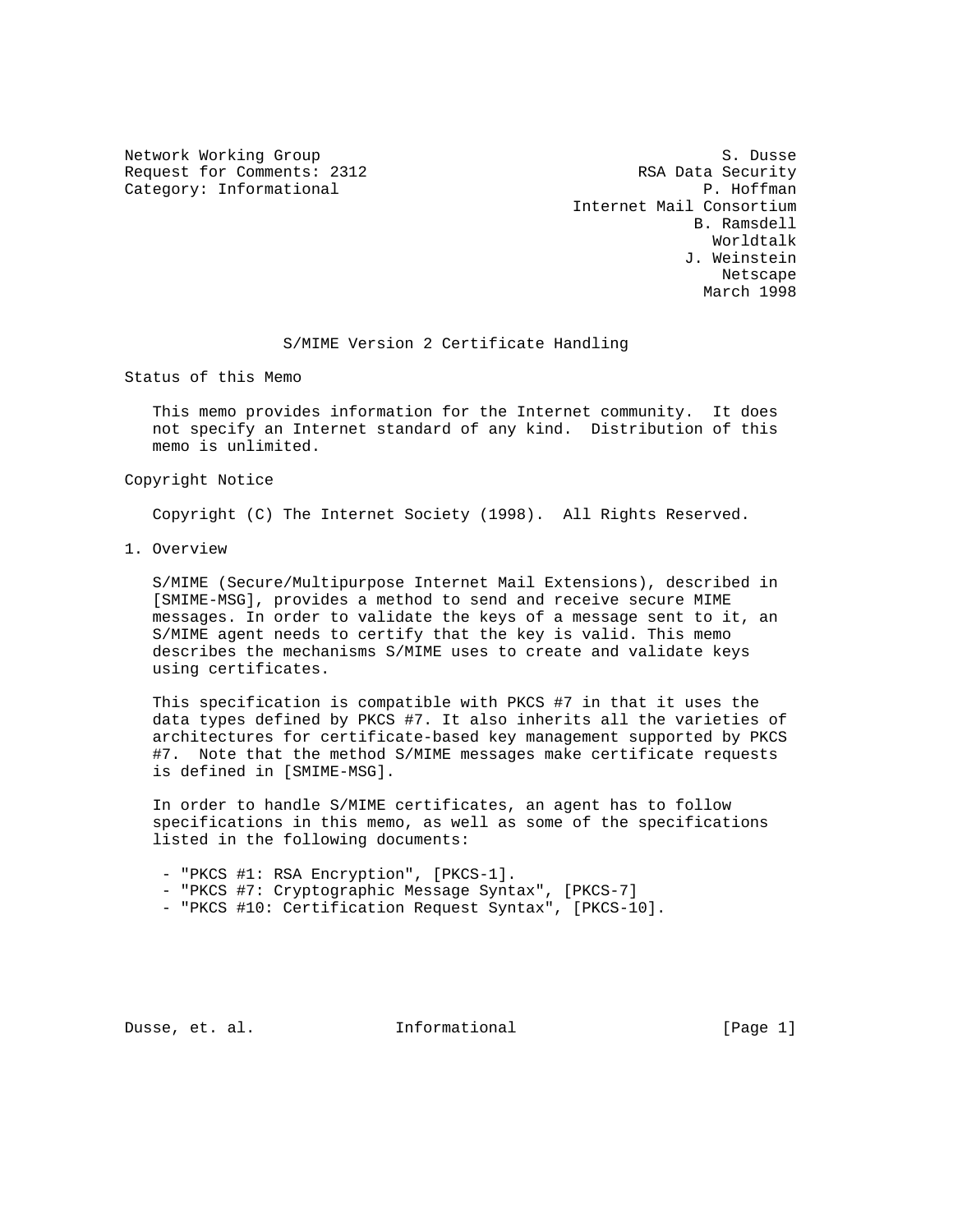Please note: The information in this document is historical material being published for the public record. It is not an IETF standard. The use of the word "standard" in this document indicates a standard for adopters of S/MIME version 2, not an IETF standard.

### 1.1 Definitions

For the purposes of this memo, the following definitions apply.

ASN.1: Abstract Syntax Notation One, as defined in CCITT X.208.

BER: Basic Encoding Rules for ASN.1, as defined in CCITT X.209.

 Certificate: A type that binds an entity's distinguished name to a public key with a digital signature. This type is defined in CCITT X.509 [X.509]. This type also contains the distinguished name of the certificate issuer (the signer), an issuer-specific serial number, the issuer's signature algorithm identifier, and a validity period.

 Certificate Revocation List (CRL): A type that contains information about certificates whose validity an issuer has prematurely revoked. The information consists of an issuer name, the time of issue, the next scheduled time of issue, and a list of certificate serial numbers and their associated revocation times. The CRL is signed by the issuer. The type intended by this specification is the one defined in [KEYM].

 DER: Distinguished Encoding Rules for ASN.1, as defined in CCITT X.509.

1.2 Compatibility with Prior Practice of S/MIME

 Appendix C contains important information about how S/MIME agents following this specification should act in order to have the greatest interoperability with earlier implementations of S/MIME.

1.3 Terminology

 Throughout this memo, the terms MUST, MUST NOT, SHOULD, and SHOULD NOT are used in capital letters. This conforms to the definitions in [MUSTSHOULD]. [MUSTSHOULD] defines the use of these key words to help make the intent of standards track documents as clear as possible. The same key words are used in this document to help implementors achieve interoperability.

Dusse, et. al. 1nformational 1999 [Page 2]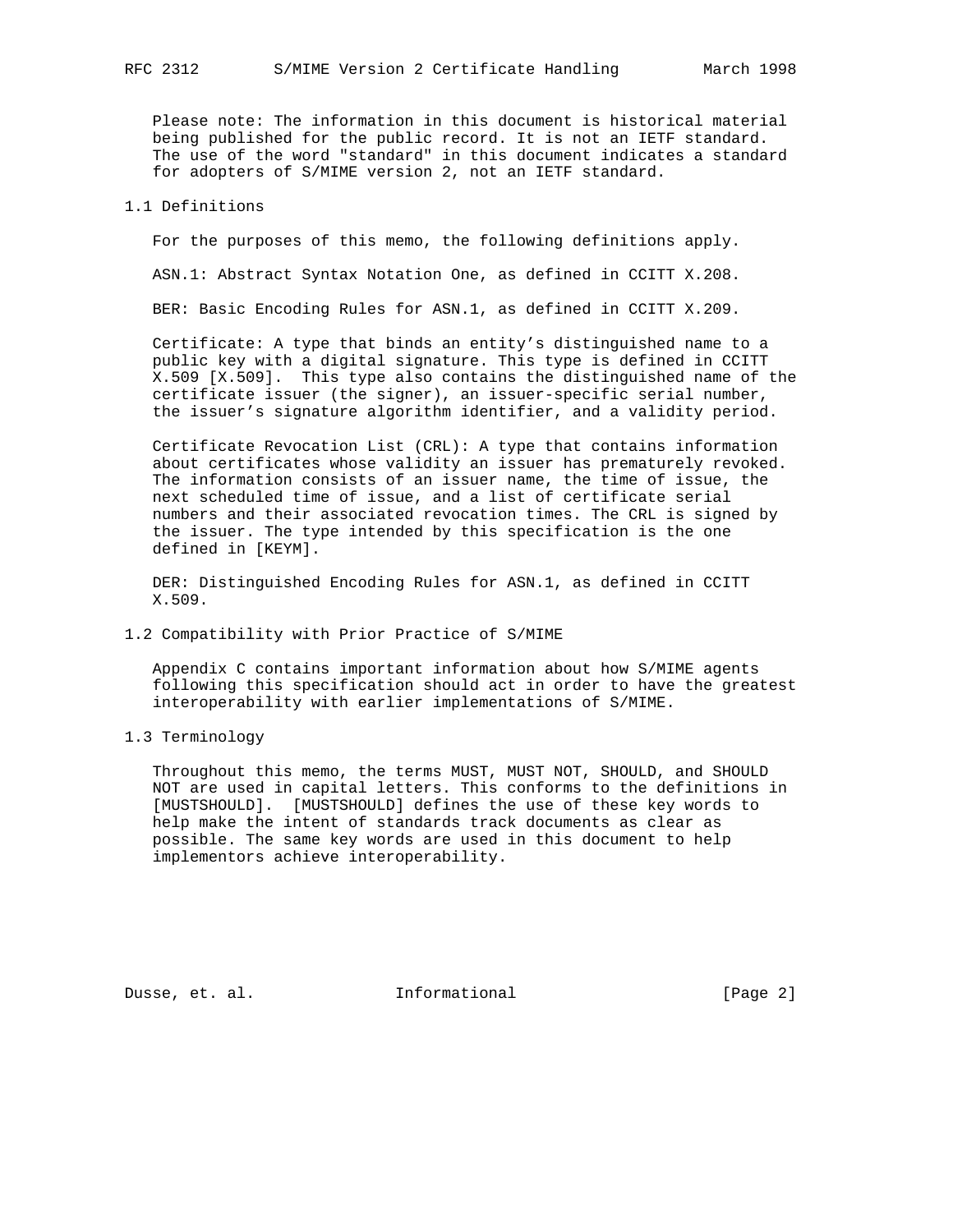### 2. PKCS #7 Options

 The PKCS #7 message format allows for a wide variety of options in content and algorithm support. This section puts forth a number of support requirements and recommendations in order to achieve a base level of interoperability among all S/MIME implementations. Most of the PKCS #7 format for S/MIME messages is defined in [SMIME-MSG].

### 2.1 CertificateRevocationLists

 Receiving agents MUST support for the Certificate Revocation List (CRL) format defined in [KEYM]. If sending agents include CRLs in outgoing messages, the CRL format defined in [KEYM] MUST be used.

 All agents MUST validate CRLs and check certificates against CRLs, if available, in accordance with [KEYM]. All agents SHOULD check the nextUpdate field in the CRL against the current time. If the current time is later than the nextUpdate time, the action that the agent takes is a local decision. For instance, it could warn a human user, it could retrieve a new CRL if able, and so on.

Receiving agents MUST recognize CRLs in received S/MIME messages.

 Clients MUST use revocation information included as a CRL in an S/MIME message when verifying the signature and certificate path validity in that message. Clients SHOULD store CRLs received in messages for use in processing later messages.

 Clients MUST handle multiple valid Certificate Authority (CA) certificates containing the same subject name and the same public keys but with overlapping validity intervals.

#### 2.2 ExtendedCertificateOrCertificate

 Receiving agents MUST support X.509 v1 and X.509 v3 certificates. See [KEYM] for details about the profile for certificate formats. End entity certificates MUST include an Internet mail address, as described in section 3.1.

2.2.1 Historical Note About PKCS #7 Certificates

 The PKCS #7 message format supports a choice of certificate two formats for public key content types: X.509 and PKCS #6 Extended Certificates. The PKCS #6 format is not in widespread use. In addition, proposed revisions of X.509 certificates address much of the same functionality and flexibility as was intended in the PKCS #6. Thus, sending and receiving agents MUST NOT use PKCS #6 extended certificates.

Dusse, et. al. 1nformational 1999 [Page 3]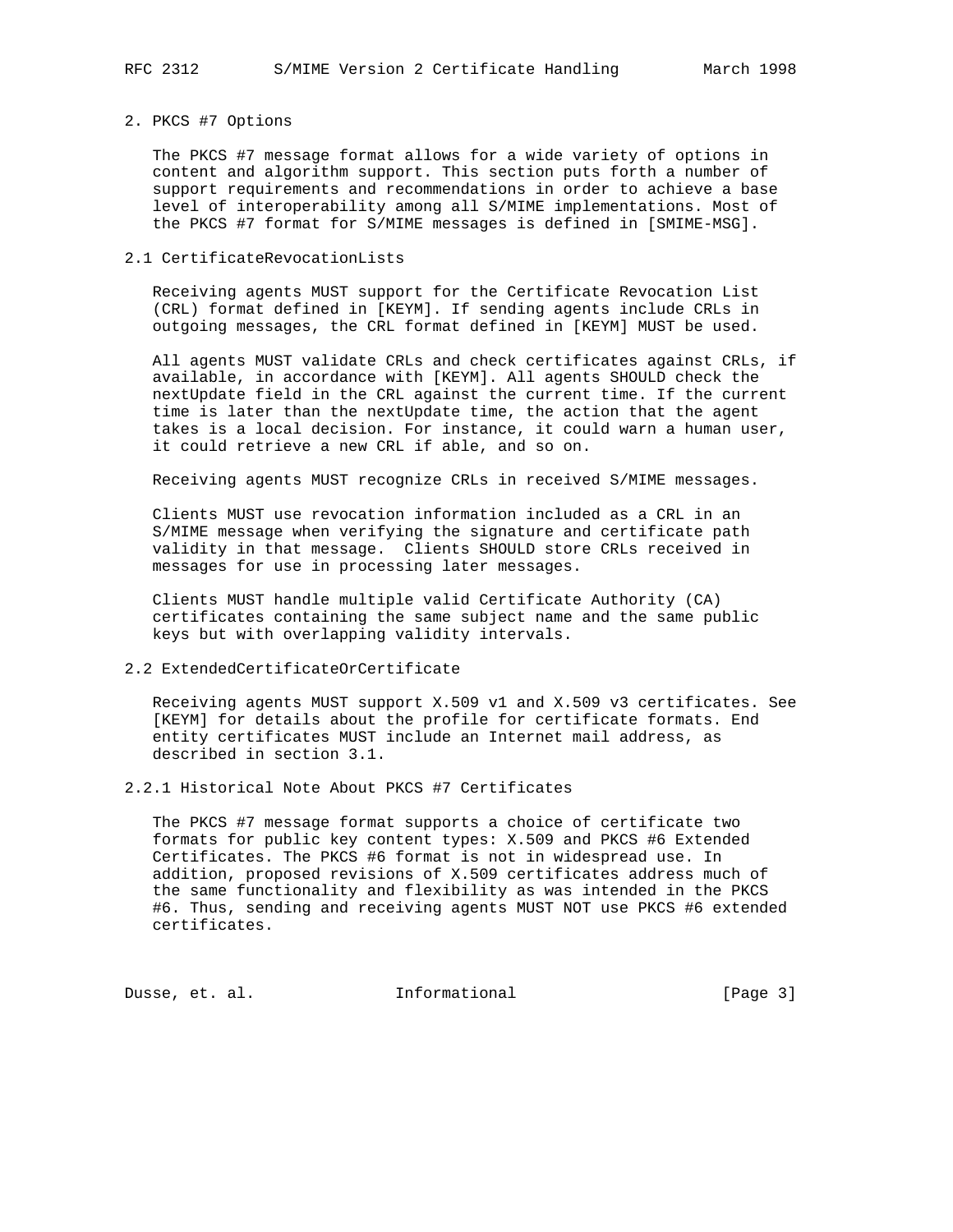# 2.3 ExtendedCertificateAndCertificates

 Receiving agents MUST be able to handle an arbitrary number of certificates of arbitrary relationship to the message sender and to each other in arbitrary order. In many cases, the certificates included in a signed message may represent a chain of certification from the sender to a particular root. There may be, however, situations where the certificates in a signed message may be unrelated and included for convenience.

 Sending agents SHOULD include any certificates for the user's public key(s) and associated issuer certificates. This increases the likelihood that the intended recipient can establish trust in the originator's public key(s). This is especially important when sending a message to recipients that may not have access to the sender's public key through any other means or when sending a signed message to a new recipient. The inclusion of certificates in outgoing messages can be omitted if S/MIME objects are sent within a group of correspondents that has established access to each other's certificates by some other means such as a shared directory or manual certificate distribution. Receiving S/MIME agents SHOULD be able to handle messages without certificates using a database or directory lookup scheme.

 A sending agent SHOULD include at least one chain of certificates up to, but not including, a Certificate Authority (CA) that it believes that the recipient may trust as authoritative. A receiving agent SHOULD be able to handle an arbitrarily large number of certificates and chains.

 Clients MAY send CA certificates, that is, certificates that are self-signed and can be considered the "root" of other chains. Note that receiving agents SHOULD NOT simply trust any self-signed certificates as valid CAs, but SHOULD use some other mechanism to determine if this is a CA that should be trusted.

 Receiving agents MUST support chaining based on the distinguished name fields. Other methods of building certificate chains may be supported but are not currently recommended.

Dusse, et. al. **Informational** [Page 4]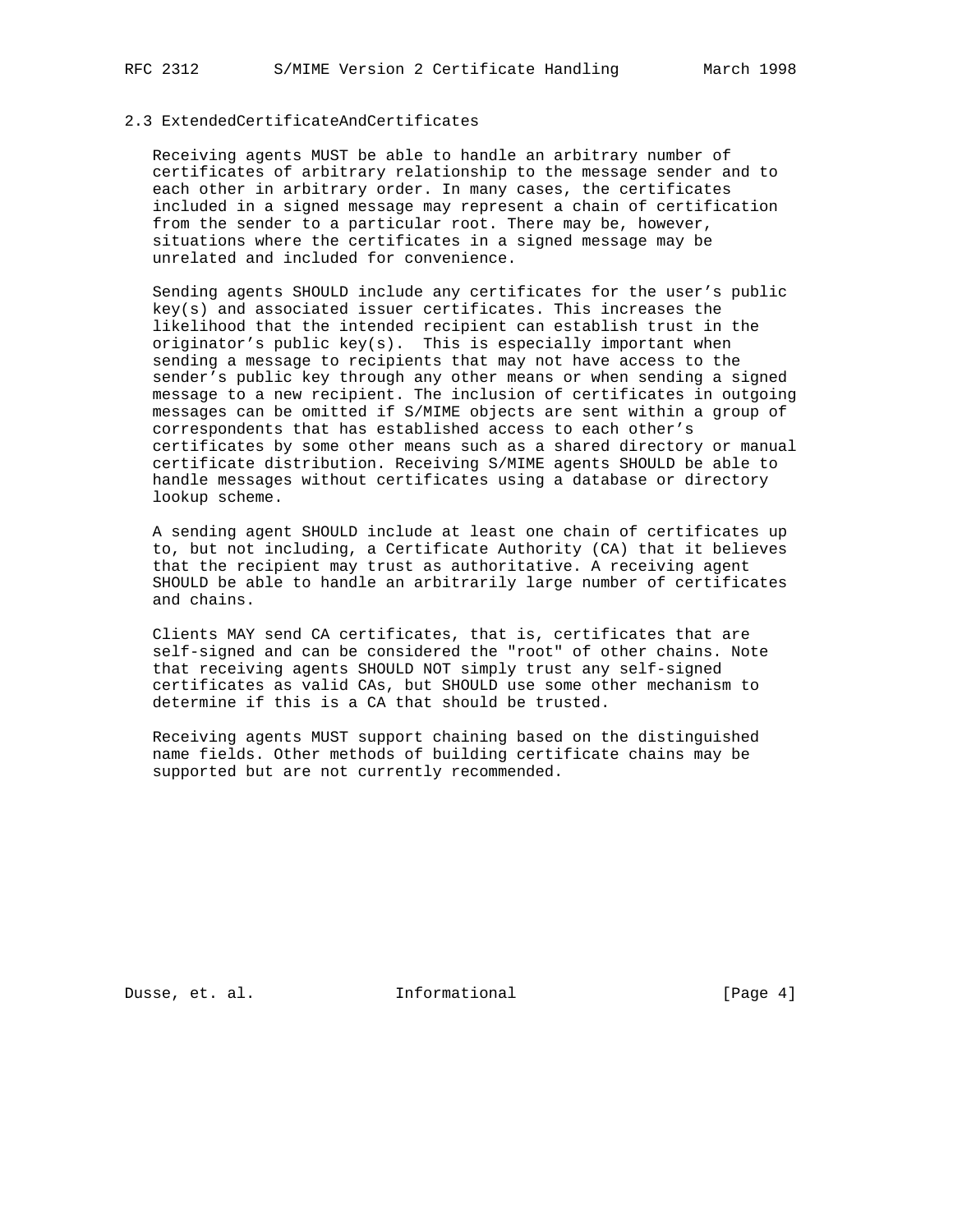### 3. Distinguished Names in Certificates

3.1 Using Distinguished Names for Internet Mail

 The format of an X.509 certificate includes fields for the subject name and issuer name. The subject name identifies the owner of a particular public key/private key pair while the issuer name is meant to identify the entity that "certified" the subject (that is, who signed the subject's certificate). The subject name and issuer name are defined by X.509 as Distinguished Names.

 Distinguished Names are defined by a CCITT standard X.501 [X.501]. A Distinguished Name is broken into one or more Relative Distinguished Names. Each Relative Distinguished Name is comprised of one or more Attribute-Value Assertions. Each Attribute-Value Assertion consists of a Attribute Identifier and its corresponding value information, such as CountryName=US. Distinguished Names were intended to identify entities in the X.500 directory tree [X.500]. Each Relative Distinguished Name can be thought of as a node in the tree which is described by some collection of Attribute-Value Assertions. The entire Distinguished Name is some collection of nodes in the tree that traverse a path from the root of the tree to some end node which represents a particular entity.

 The goal of the directory was to provide an infrastructure to uniquely name every communications entity everywhere. However, adoption of a global X.500 directory infrastructure has been slower than expected. Consequently, there is no requirement for X.500 directory service provision in the S/MIME environment, although such provision would almost undoubtedly be of great value in facilitating key management for S/MIME.

 The use of Distinguished Names in accordance with the X.500 directory is not very widespread. By contrast, Internet mail addresses, as described in RFC 822 [RFC-822], are used almost exclusively in the Internet environment to identify originators and recipients of messages. However, Internet mail addresses bear no resemblance to X.500 Distinguished Names (except, perhaps, that they are both hierarchical in nature). Some method is needed to map Internet mail addresses to entities that hold public keys. Some people have

Dusse, et. al. 10 mm = Informational 100 mm = [Page 5]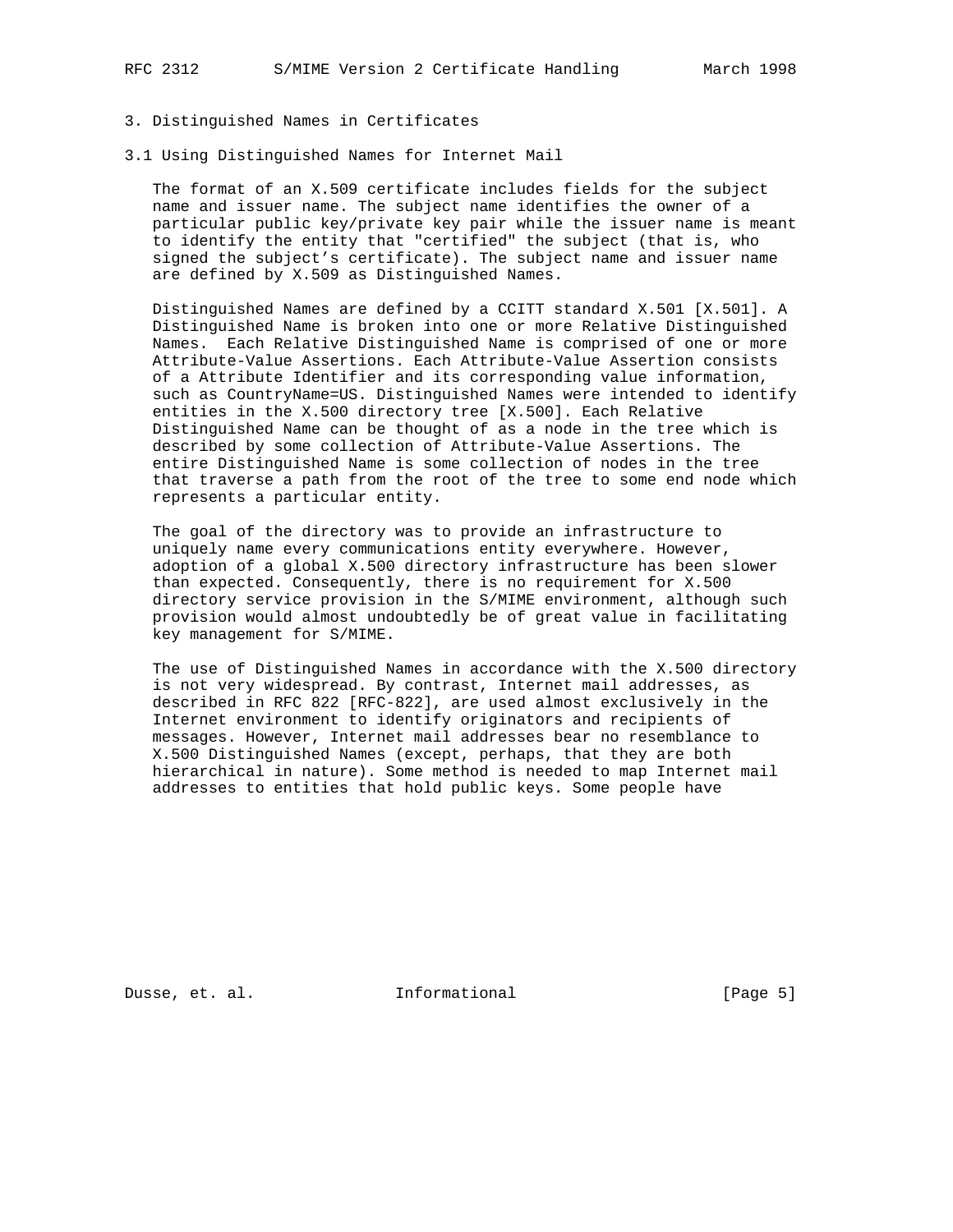suggested that the X.509 certificate format should be abandoned in favor of other binding mechanisms. Instead, S/MIME keeps the X.509 certificate and Distinguished Name mechanisms while tailoring the content of the naming information to suit the Internet mail environment.

 End-entity certificates MUST contain an Internet mail address as described in [RFC-822]. The address must be an "addr-spec" as defined in Section 6.1 of that specification.

 Receiving agents MUST recognize email addresses in the subjectAltName field. Receiving agents MUST recognize email addresses in the Distinguished Name field.

 Sending agents SHOULD make the address in the From header in a mail message match an Internet mail address in the signer's certificate. Receiving agents MUST check that the address in the From header of a mail message matches an Internet mail address in the signer's certificate. A receiving agent MUST provide some explicit alternate processing of the message if this comparison fails, which may be to reject the message.

3.2 Required Name Attributes

 Receiving agents MUST support parsing of zero, one, or more instances of each of the following set of name attributes within the Distinguished Names in certificates.

 Sending agents MUST include the Internet mail address during Distinguished Name creation. Guidelines for the inclusion, omission, and ordering of the remaining name attributes during the creation of a distinguished name will most likely be dictated by the policies associated with the certification service which will certify the corresponding name and public key.

 CountryName StateOrProvinceName Locality CommonName Title Organization OrganizationalUnit StreetAddress PostalCode PhoneNumber EmailAddress

Dusse, et. al. **Informational** [Page 6]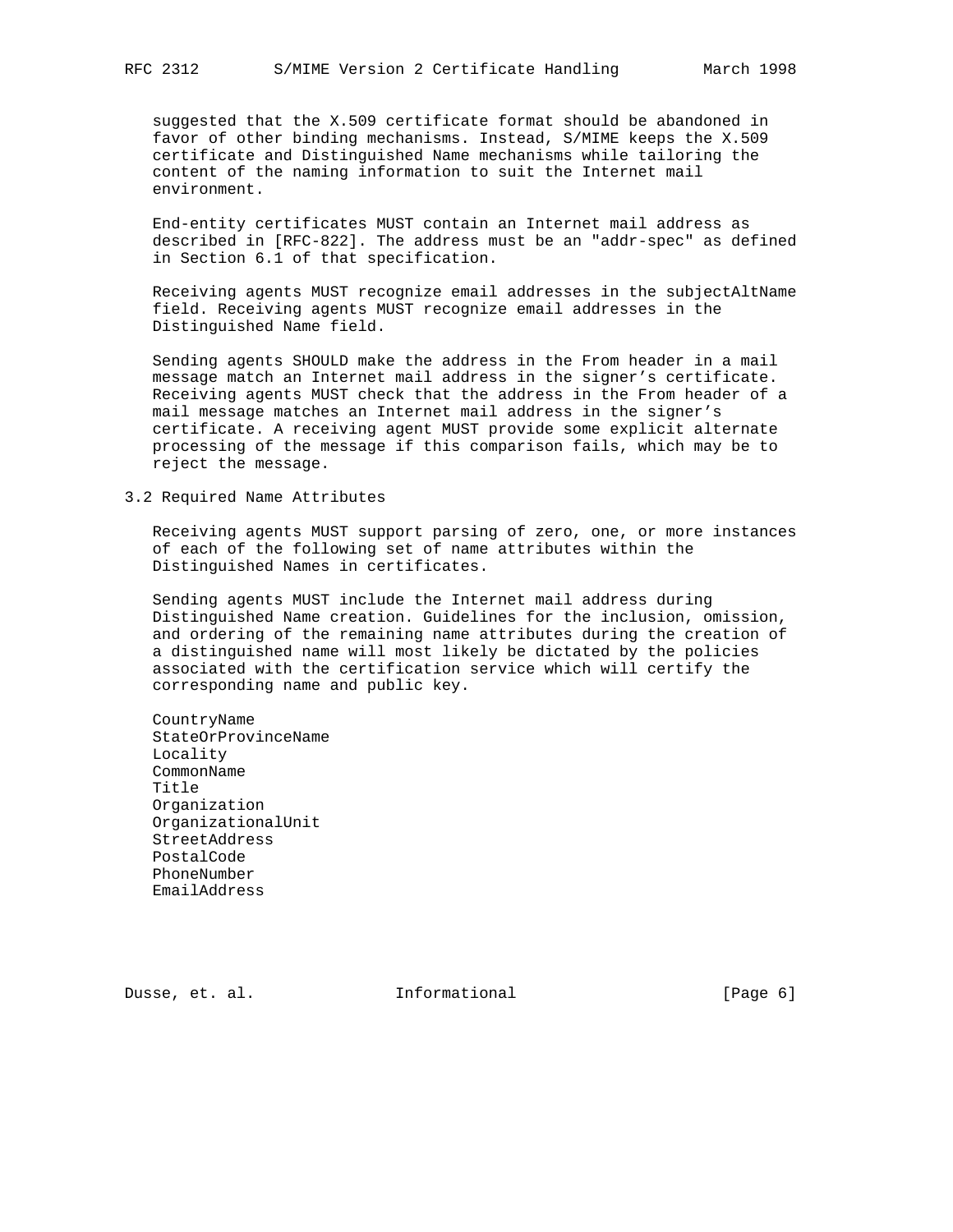All attributes other than EmailAddress are described in X.520 [X.520]. EmailAddress is an IA5String that can have multiple attribute values.

4. Certificate Processing

 A receiving agent needs to provide some certificate retrieval mechanism in order to gain access to certificates for recipients of digital envelopes. There are many ways to implement certificate retrieval mechanisms. X.500 directory service is an excellent example of a certificate retrieval-only mechanism that is compatible with classic X.500 Distinguished Names. The PKIX Working Group is investigating other mechanisms. Another method under consideration by the IETF is to provide certificate retrieval services as part of the existing Domain Name System (DNS). Until such mechanisms are widely used, their utility may be limited by the small number of correspondent's certificates that can be retrieved. At a minimum, for initial S/MIME deployment, a user agent could automatically generate a message to an intended recipient requesting that recipient's certificate in a signed return message.

 Receiving and sending agents SHOULD also provide a mechanism to allow a user to "store and protect" certificates for correspondents in such a way so as to guarantee their later retrieval. In many environments, it may be desirable to link the certificate retrieval/storage mechanisms together in some sort of certificate database. In its simplest form, a certificate database would be local to a particular user and would function in a similar way as a "address book" that stores a user's frequent correspondents. In this way, the certificate retrieval mechanism would be limited to the certificates that a user has stored (presumably from incoming messages). A comprehensive certificate retrieval/storage solution may combine two or more mechanisms to allow the greatest flexibility and utility to the user. For instance, a secure Internet mail agent may resort to checking a centralized certificate retrieval mechanism for a certificate if it can not be found in a user's local certificate storage/retrieval database.

 Receiving and sending agents SHOULD provide a mechanism for the import and export of certificates, using a PKCS #7 certs-only message. This allows for import and export of full certificate chains as opposed to just a single certificate. This is described in [SMIME-MSG].

Dusse, et. al. 10 mm = Informational 100 mm = [Page 7]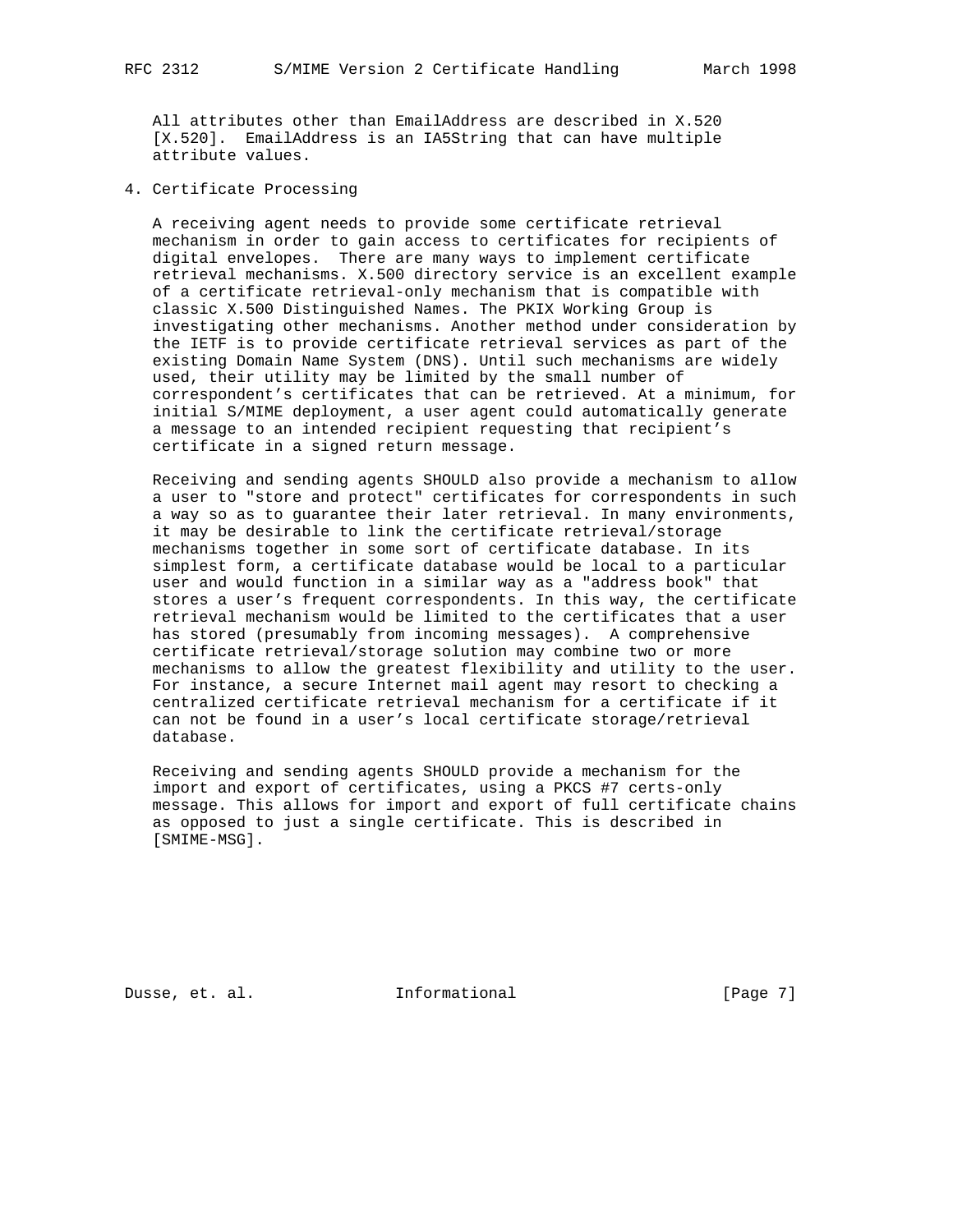# 4.1 Certificate Revocation Lists

 A receiving agent SHOULD have access to some certificate-revocation list (CRL) retrieval mechanism in order to gain access to certificate-revocation information when validating certificate chains. A receiving or sending agent SHOULD also provide a mechanism to allow a user to store incoming certificate-revocation information for correspondents in such a way so as to guarantee its later retrieval. However, it is always better to get the latest information from the CA than to get information stored away from incoming messages.

 Receiving and sending agents SHOULD retrieve and utilize CRL information every time a certificate is verified as part of a certificate chain validation even if the certificate was already verified in the past. However, in many instances (such as off-line verification) access to the latest CRL information may be difficult or impossible. The use of CRL information, therefore, may be dictated by the value of the information that is protected. The value of the CRL information in a particular context is beyond the scope of this memo but may be governed by the policies associated with particular certificate hierarchies.

#### 4.2 Certificate Chain Validation

 In creating a user agent for secure messaging, certificate, CRL, and certificate chain validation SHOULD be highly automated while still acting in the best interests of the user. Certificate, CRL, and chain validation MUST be performed when validating a correspondent's public key. This is necessary when a) verifying a signature from a correspondent and, b) creating a digital envelope with the correspondent as the intended recipient.

 Certificates and CRLs are made available to the chain validation procedure in two ways: a) incoming messages, and b) certificate and CRL retrieval mechanisms. Certificates and CRLs in incoming messages are not required to be in any particular order nor are they required to be in any way related to the sender or recipient of the message (although in most cases they will be related to the sender). Incoming certificates and CRLs SHOULD be cached for use in chain validation and optionally stored for later use. This temporary certificate and CRL cache SHOULD be used to augment any other certificate and CRL retrieval mechanisms for chain validation on incoming signed messages.

Dusse, et. al. 1nformational 1999 [Page 8]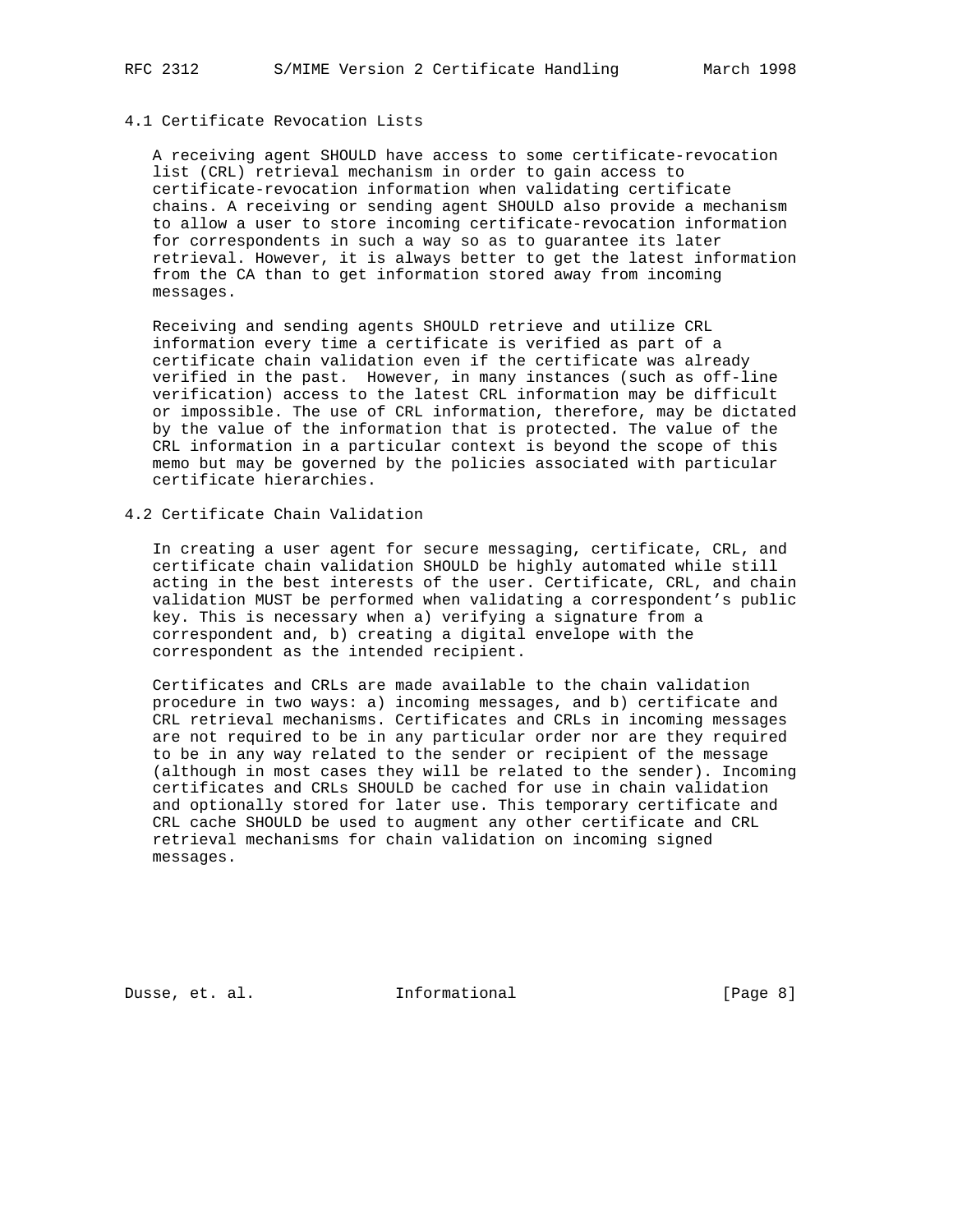# 4.3 Certificate and CRL Signing Algorithms

 Certificates and Certificate-Revocation Lists (CRLs) are signed by the certificate issuer. A receiving agent MUST be capable of verifying the signatures on certificates andCRLs made with md5WithRSAEncryption and sha-1WithRSAEncryption signature algorithms with key sizes from 512 bits to 2048 bits described in [SMIME-MSG]. A receiving agent SHOULD be capable of verifying the signatures on certificates and CRLs made with the md2WithRSAEncryption signature algorithm with key sizes from 512 bits to 2048 bits.

### 4.4 X.509 Version 3 Certificate Extensions

 The X.509 v3 standard describes an extensible framework in which the basic certificate information can be extended and how such extensions can be used to control the process of issuing and validating certificates. The PKIX Working Group has ongoing efforts to identify and create extensions which have value in particular certification environments. As such, there is still a fair amount of profiling work to be done before there is widespread agreement on which v3 extensions will be used. Further, there are active efforts underway to issue X.509 v3 certificates for business purposes. This memo identifies the minumum required set of certificate extensions which have the greatest value in the S/MIME environment. The basicConstraints, and keyUsage extensions are defined in [X.509].

 Sending and receiving agents MUST correctly handle the v3 Basic Constraints Certificate Extension, the Key Usage Certificate Extension, authorityKeyID, subjectKeyID, and the subjectAltNames when they appear in end-user certificates. Some mechanism SHOULD exist to handle the defined v3 certificate extensions when they appear in intermediate or CA certificates.

 Certificates issued for the S/MIME environment SHOULD NOT contain any critical extensions other than those listed here. These extensions SHOULD be marked as non-critical unless the proper handling of the extension is deemed critical to the correct interpretation of the associated certificate. Other extensions may be included, but those extensions SHOULD NOT be marked as critical.

4.4.1 Basic Constraints Certificate Extension

 The basic constraints extension serves to delimit the role and position of an issuing authority or end-user certificate plays in a chain of certificates.

Dusse, et. al. **Informational** [Page 9]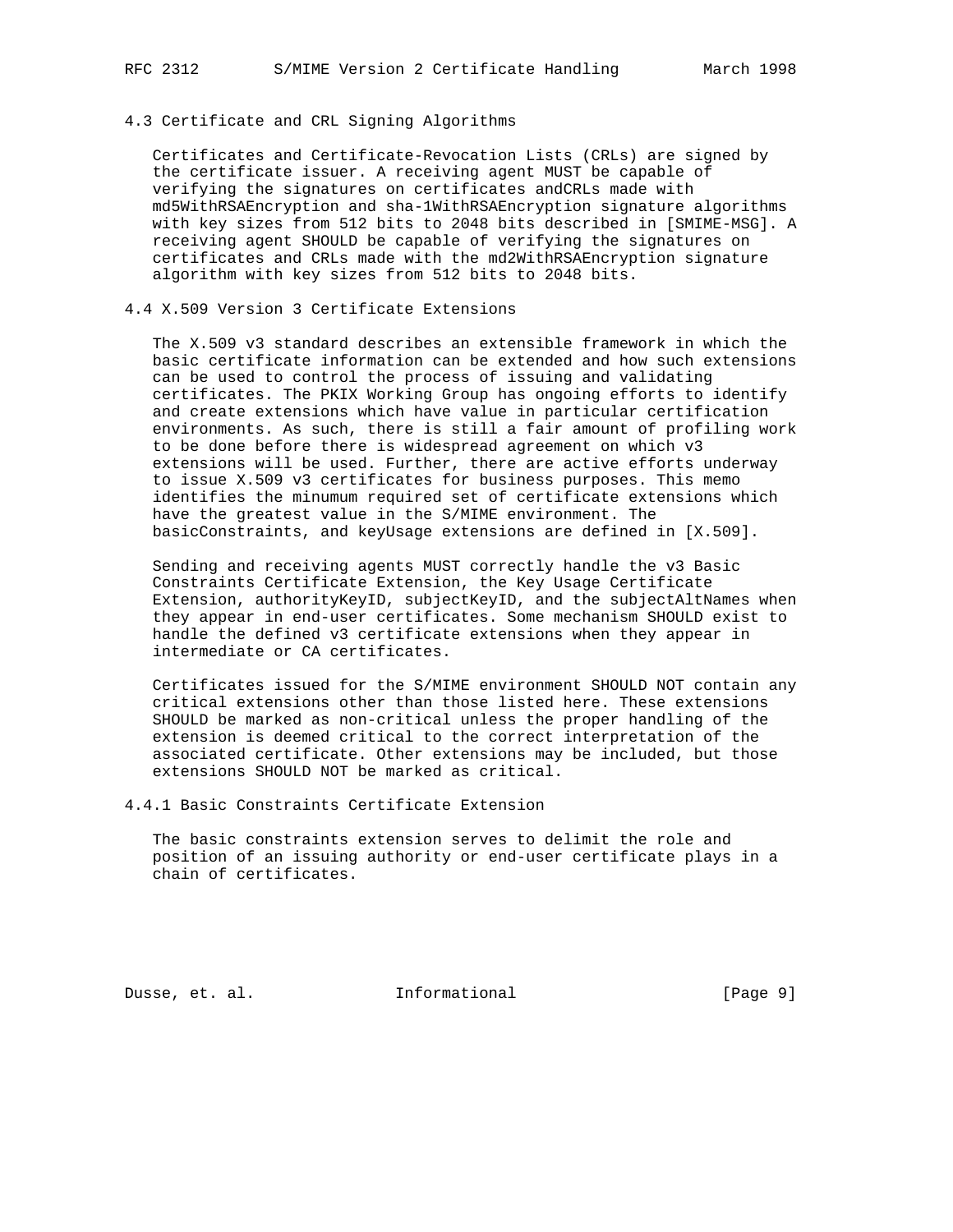For example, certificates issued to CAs and subordinate CAs contain a basic constraint extension that identifies them as issuing authority certificates. End-user subscriber certificates contain an extension that constrains the certificate from being an issuing authority certificate.

Certificates SHOULD contain a basicContstraints extension.

### 4.4.2 Key Usage Certificate Extension

 The key usage extension serves to limit the technical purposes for which a public key listed in a valid certificate may be used. Issuing authority certificates may contain a key usage extension that restricts the key to signing certificates, certificate revocation lists and other data.

 For example, a certification authority may create subordinate issuer certificates which contain a keyUsage extension which specifies that the corresponding public key can be used to sign end user certs and sign CRLs.

- 5. Generating Keys and Certification Requests
- 5.1 Binding Names and Keys

 An S/MIME agent or some related administrative utility or function MUST be capable of generating a certification request given a user's public key and associated name information. In most cases, the user's public key/private key pair will be generated simultaneously. However, there are cases where the keying information may be generated by an external process (such as when a key pair is generated on a cryptographic token or by a "key recovery" service).

 There SHOULD NOT be multiple valid (that is, non-expired and non revoked) certificates for the same key pair bound to different Distinguished Names. Otherwise, a security flaw exists where an attacker can substitute one valid certificate for another in such a way that can not be detected by a message recipient. If a users wishes to change their name (or create an alternate name), the user agent SHOULD generate a new key pair. If the user wishes to reuse an existing key pair with a new or alternate name, the user SHOULD first have any valid certificates for the existing public key revoked.

 In general, it is possible for a user to request certification for the same name and different public key from the same or different certification authorities. This is acceptable both for end-entity and issuer certificates and can be useful in supporting a change of issuer keys in a smooth fashion.

Dusse, et. al. 1nformational 1999 [Page 10]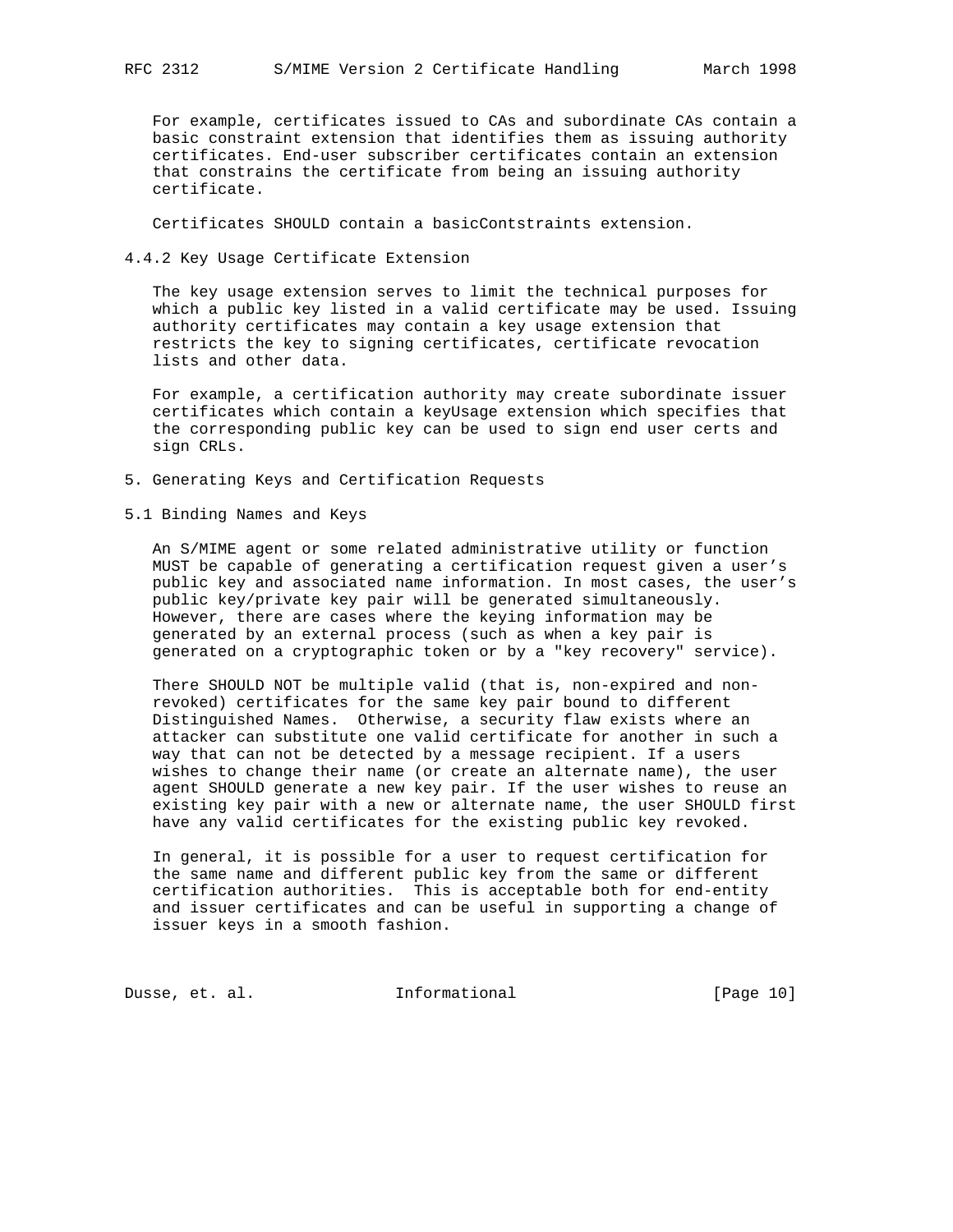CAs that re-use their own name with distinct keys MUST include the AuthorityKeyIdentifier extension in certificates that they issue, and MUST have the SubjectKeyIdentifier extension in their own certificate. CAs SHOULD use these extensions uniformly.

 Clients SHOULD handle multiple valid CA certificates that certify different public keys but contain the same subject name (in this case, that CA's name).

 When selecting an appropriate issuer's certificate to use to verify a given certificate, clients SHOULD process the AuthorityKeyIdentifier and SubjectKeyIdentifier extensions.

5.2 Using PKCS #10 for Certification Requests

 PKCS #10 is a flexible and extensible message format for representing the results of cryptographic operations on some data. The choice of naming information is largely dictated by the policies and procedures associated with the intended certification service.

 In addition to key and naming information, the PKCS #10 format supports the inclusion of optional attributes, signed by the entity requesting certification. This allows for information to be conveyed in a certification request which may be useful to the request process, but not necessarily part of the Distinguished Name being certified.

 Receiving agents MUST support the identification of an RSA key with the rsa defined in X.509 and the rsaEncryption OID. Certification authorities MUST support sha-1WithRSAEncryption and md5WithRSAEncryption and SHOULD support MD2WithRSAEncryption for verification of signatures on certificate requests as described in [SMIME-MSG].

 For the creation and submission of certification-requests, RSA keys SHOULD be identified with the rsaEncryption OID and signed with the sha-1WithRSAEncryption signature algorithm. Certification-requests MUST NOT be signed with the md2WithRSAEncryption signature algorithm.

 Certification requests MUST include a valid Internet mail address, either as part of the certificate (as described in 3.2) or as part of the PKCS #10 attribute list. Certification authorities MUST check that the address in the "From:" header matches either of these addresses. CAs SHOULD allow the CA operator to configure processing of messages whose addresses do not match.

Dusse, et. al. 10. Informational 1.1 [Page 11]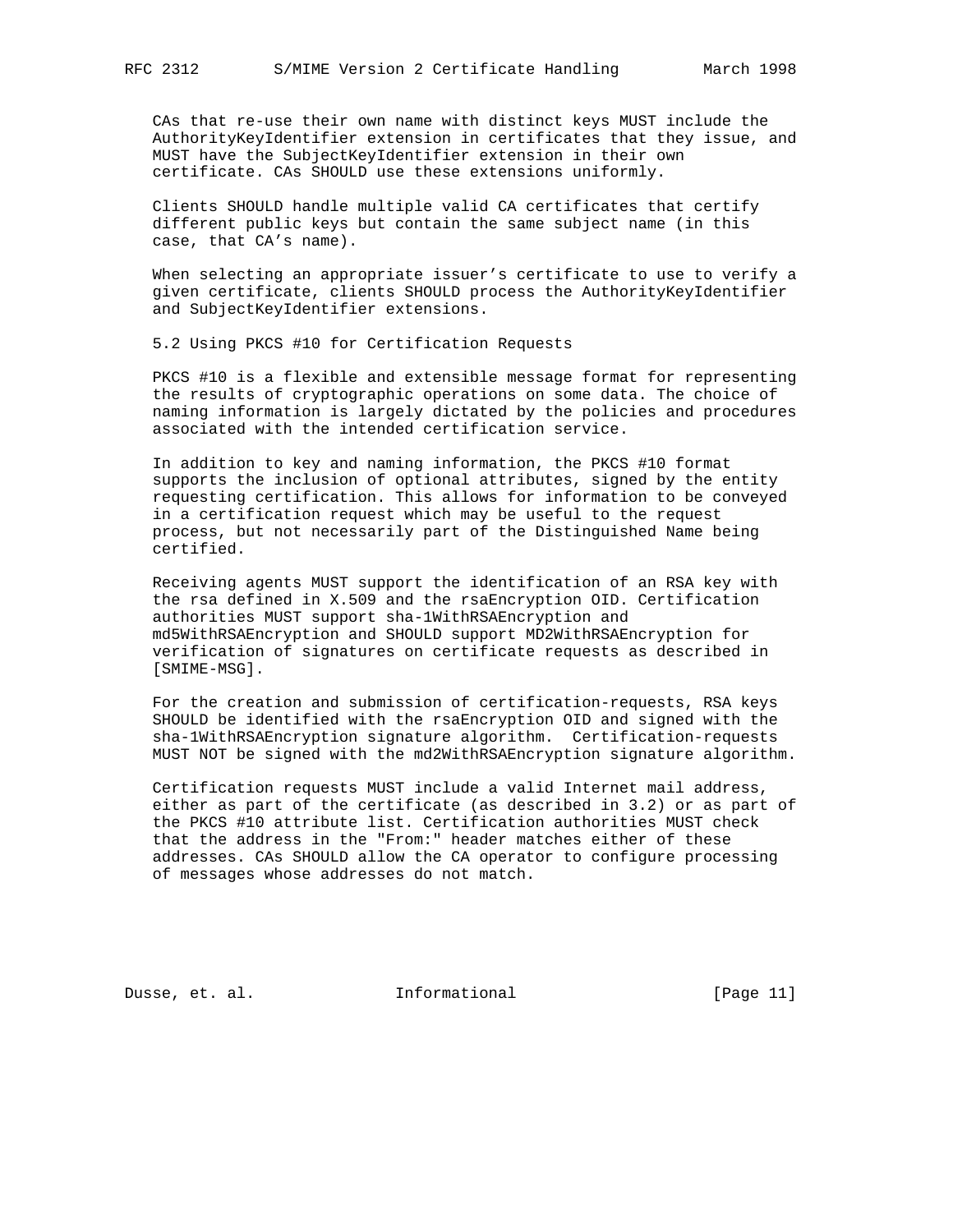Certification authorities SHOULD support parsing of zero or one instance of each of the following set of certification-request attributes on incoming messages. Attributes that a particular implementation does not support may generate a warning message to the requestor, or may be silently ignored. Inclusion of the following attributes during the creation and submission of a certification request will most likely be dictated by the policies associated with the certification service which will certify the corresponding name and public key.

 postalAddress challengePassword unstructuredAddress

postalAddress is described in [X.520].

5.2.1 Challenge Password

 The challenge-password attribute type specifies a password by which an entity may request certificate revocation. The interpretation of the password is intended to be specified by the issuer of the certificate; no particular interpretation is required. The challenge-password attribute type is intended for PKCS #10 certification requests.

Challenge-password attribute values have ASN.1 type ChallengePassword:

ChallengePassword ::= CHOICE { PrintableString, T61String }

A challenge-password attribute must have a single attribute value.

It is expected that if UCS becomes an ASN.1 type (e.g., UNIVERSAL STRING), ChallengePassword will become a CHOICE type:

ChallengePassword ::= CHOICE { PrintableString, T61String, UNIVERSAL STRING }

5.2.2 Unstructured Address

 The unstructured-address attribute type specifies the address or addresses of the subject of a certificate as an unstructured ASCII or T.61 string. The interpretation of the addresses is intended to be specified by the issuer of the certificate; no particular interpretation is required. A likely interpretation is as an alternative to the X.520 postalAddress attribute type. The unstructured-address attribute type is intended for PKCS #10

Dusse, et. al. **Informational** [Page 12]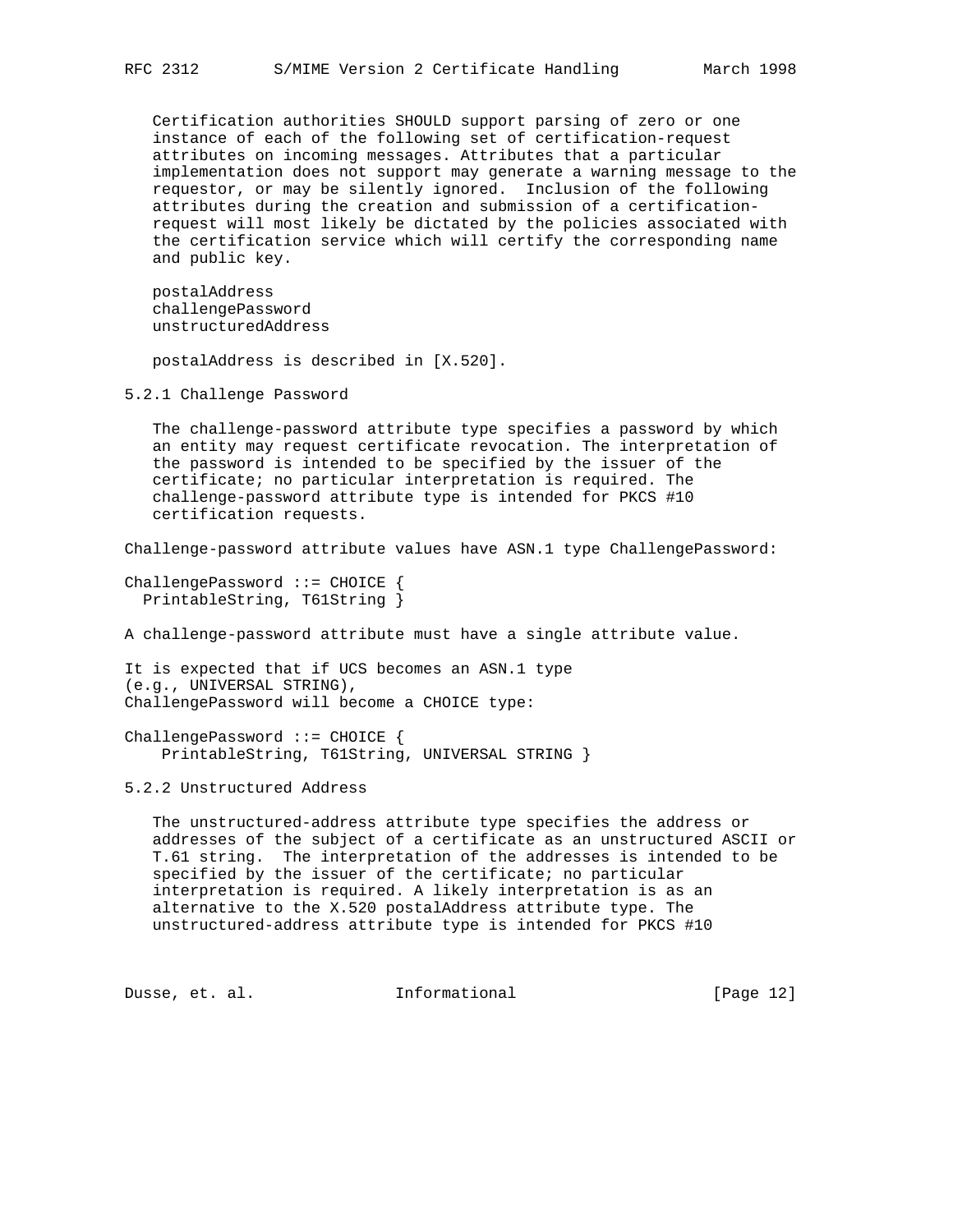certification requests.

 Unstructured-address attribute values have ASN.1 type UnstructuredAddress:

 UnstructuredAddress ::= CHOICE { PrintableString, T61String }

An unstructured-address attribute can have multiple attribute values.

 Note: T.61's newline character (hexadecimal code 0d) is recommended as a line separator in multi-line addresses.

 It is expected that if UCS becomes an ASN.1 type (e.g., UNIVERSAL STRING), UnstructuredAddress will become a CHOICE type:

 UnstructuredAddress ::= CHOICE { PrintableString, T61String, UNIVERSAL STRING }

5.3 Fulfilling a Certification Request

 Certification authorities SHOULD use the sha-1WithRSAEncryption signature algorithms when signing certificates.

5.4 Using PKCS #7 for Fulfilled Certificate Response

 [PKCS-7] supports a degenerate case of the SignedData content type where there are no signers on the content (and hence, the content value is "irrelevant"). This degenerate case is used to convey certificate and CRL information. Certification authorities MUST use this format for returning certificate information resulting from the successful fulfillment of a certification request. At a minimum, the fulfilled certificate response MUST include the actual subject certificate (corresponding to the information in the certification request). The response SHOULD include other certificates which link the issuer to higher level certification authorities and corresponding certificate-revocation lists. Unrelated certificates and revocation information is also acceptable.

 Receiving agents MUST parse this degenerate PKCS #7 message type and handle the certificates and CRLs according to the requirements and recommendations in Section 4.

Dusse, et. al. **Informational** [Page 13]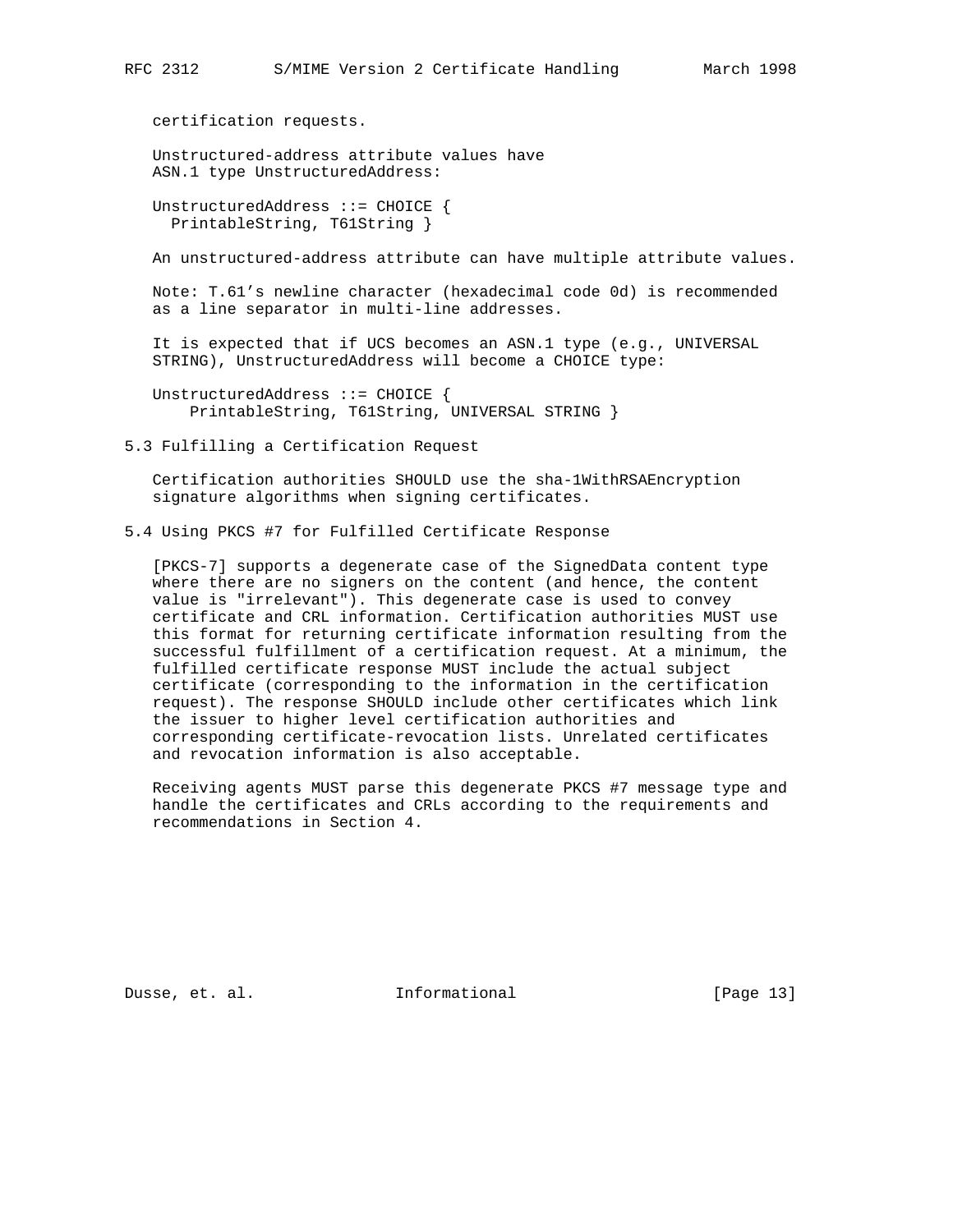#### 6. Security Considerations

 All of the security issues faced by any cryptographic application must be faced by a S/MIME agent. Among these issues are protecting the user's private key, preventing various attacks, and helping the user avoid mistakes such as inadvertently encrypting a message for the wrong recipient. The entire list of security considerations is beyond the scope of this document, but some significant concerns are listed here.

 When processing certificates, there are many situations where the processing might fail. Because the processing may be done by a user agent, a security gateway, or other program, there is no single way to handle such failures. Just because the methods to handle the failures has not been listed, however, the reader should not assume that they are not important. The opposite is true: if a certificate is not provably valid and associated with the message, the processing software should take immediate and noticable steps to inform the end user about it.

 Some of the many places where signature and certificate checking might fail include:

- no Internet mail addresses in a certificate match the sender of a message
- no certificate chain leads to a trusted CA
- no ability to check the CRL for a certificate
- an invalid CRL was received
- the CRL being checked is expired
- the certificate is expired
- the certificate has been revoked

 There are certainly other instances where a certificate may be invalid, and it is the responsibility of the processing software to check them all thoroughly, and to decide what to do if the check fails.

Dusse, et. al. **Informational** [Page 14]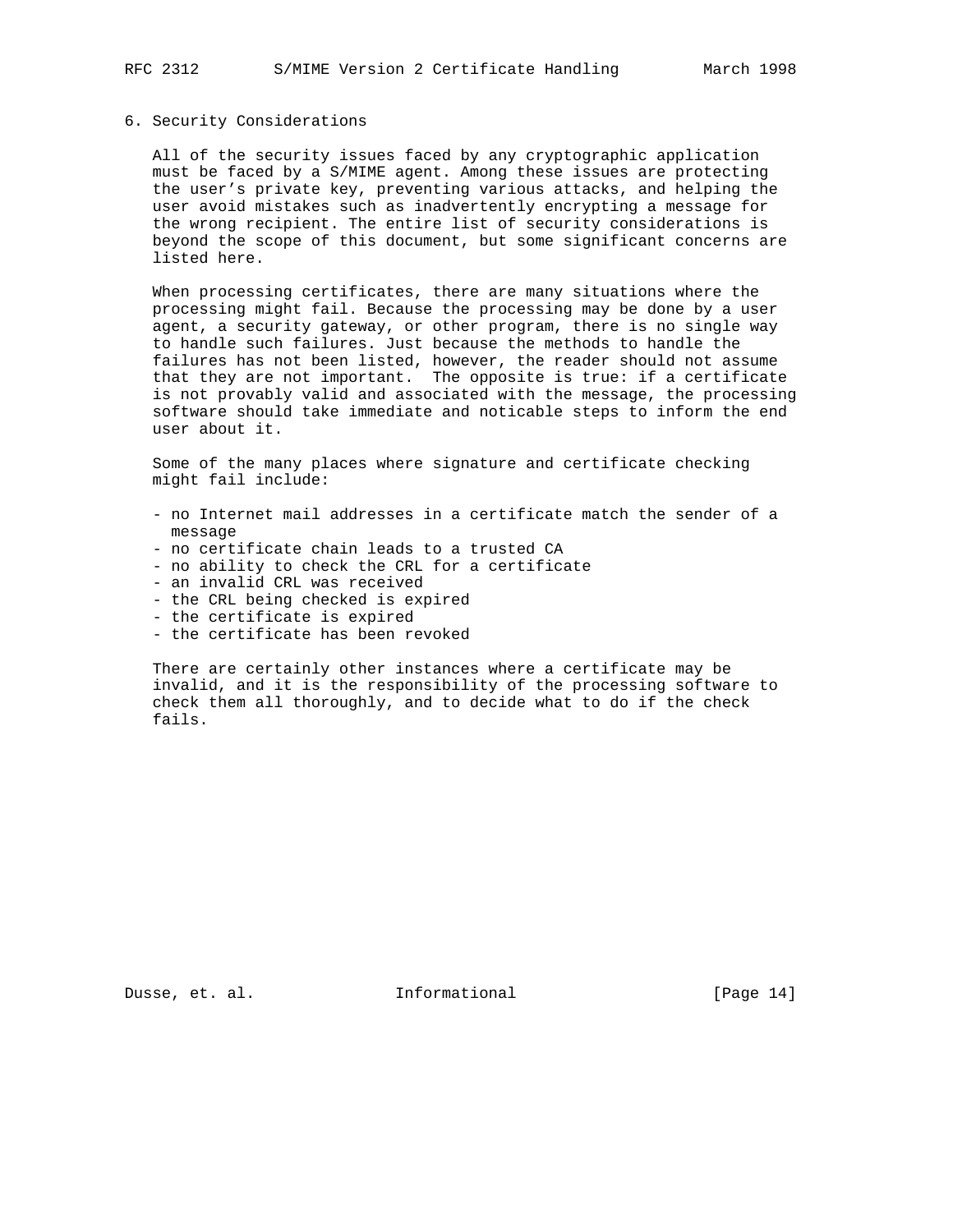```
A. Object Identifiers and Syntax
    Sections A.1 through A.4 are adopted from [SMIME-MSG].
A.5 Name Attributes
emailAddress OBJECT IDENTIFIER ::=
     \{iso(1) member-body(2) US(840) rsadsi(113549) pkcs(1) pkcs-9(9) 1}
CountryName OBJECT IDENTIFIER ::=
     \{joint-iso-ccitt(2) ds(5) attributeType(4) 6\}StateOrProvinceName OBJECT IDENTIFIER ::=
     \{joint-iso-ccitt(2) ds(5) attributeType(4) 8\}locality OBJECT IDENTIFIER ::=
     \{joint-iso-ccitt(2) ds(5) attributerType(4) 7\}CommonName OBJECT IDENTIFIER ::=
     {joint-iso-ccitt(2) ds(5) attributeType(4) 3}Title OBJECT IDENTIFIER ::=
     \{joint-iso-ccitt(2) ds(5) attributeType(4) 12\}Organization OBJECT IDENTIFIER ::=
     \{joint-iso-ccitt(2) ds(5) attributeType(4) 10\}OrganizationalUnit OBJECT IDENTIFIER ::=
     \{joint-iso-ccitt(2) ds(5) attributeType(4) 11\}StreetAddress OBJECT IDENTIFIER ::=
     {joint-iso-ccitt(2) ds(5) attributeType(4) 9}Postal Code OBJECT IDENTIFIER ::=
     \{joint-iso-ccitt(2) ds(5) attributeType(4) 17\}Phone Number OBJECT IDENTIFIER ::=
     {joint-isocritt(2) ds(5) attributeType(4) 20}A.6 Certification Request Attributes
postalAddress OBJECT IDENTIFIER ::=
     \{joint-iso-ccitt(2) ds(5) attributeType(4) 16\}challengePassword OBJECT IDENTIFIER ::=
     \{iso(1) member-body(2) US(840) rsadsi(113549) pkcs(1) pkcs-9(9) 7\}
```
Dusse, et. al. 1nformational 1999 [Page 15]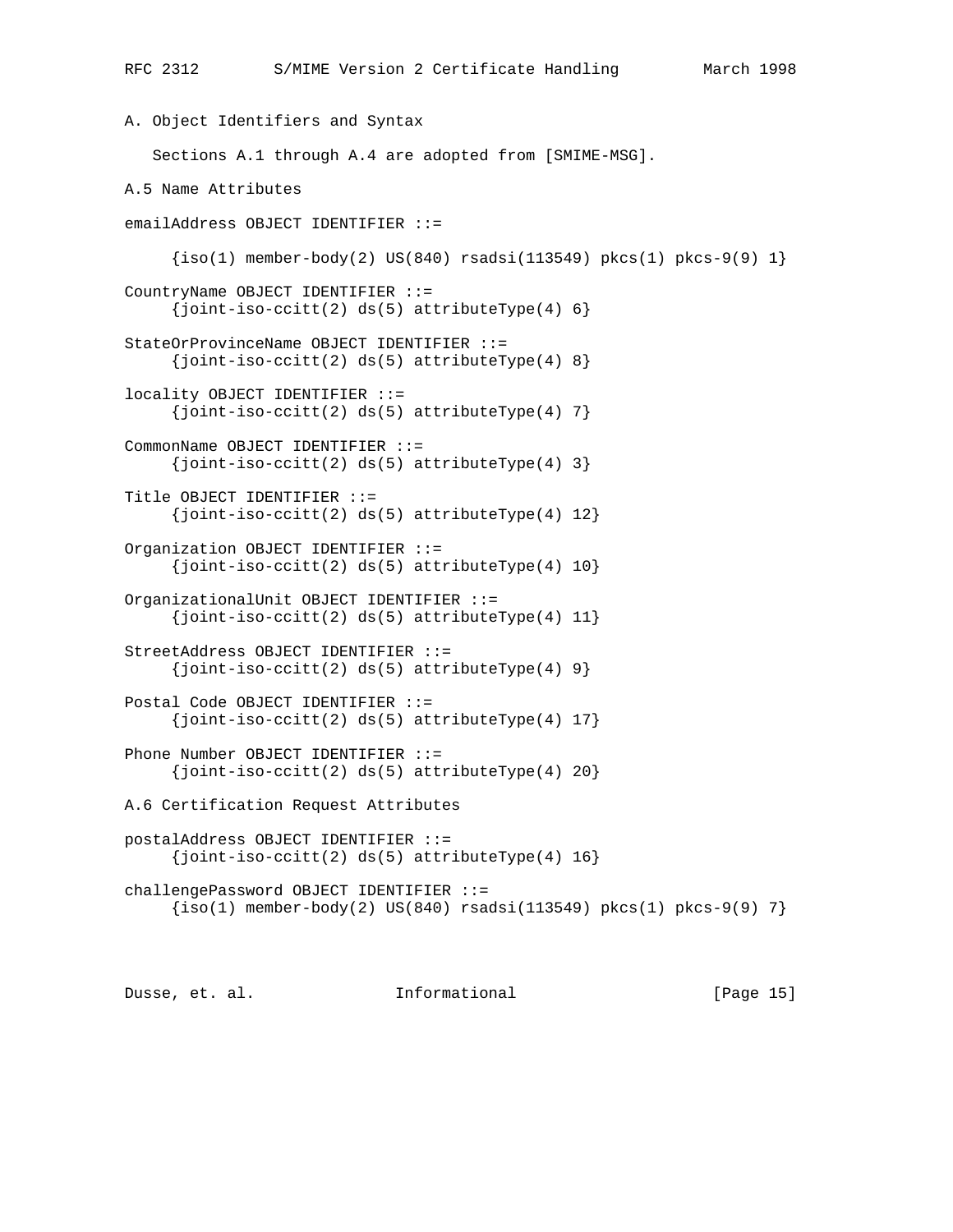```
unstructuredAddress OBJECT IDENTIFIER ::=
    \{iso(1) member-body(2) US(840) rsadsi(113549) pkcs(1) pkcs-9(9) 8}
A.7 X.509 V3 Certificate Extensions
basicConstraints OBJECT IDENTIFIER ::=
    \{joint-iso-ccitt(2) ds(5) 29 19 \}The ASN.1 definition of basicConstraints certificate extension is:
basicConstraints basicConstraints EXTENSION ::= {
     SYNTAX BasicConstraintsSyntax
     IDENTIFIED BY { id-ce 19 } }
BasicConstraintsSyntax ::= SEQUENCE {
     cA BOOLEAN DEFAULT FALSE,
     pathLenConstraint INTEGER (0..MAX) OPTIONAL }
keyUsage OBJECT IDENTIFIER ::=
    \{joint-iso-ccltt(2) ds(5) 29 15 \}The ASN.1 definition of keyUsage certificate extension is:
keyUsage EXTENSION ::= {
     SYNTAX KeyUsage
     IDENTIFIED BY { id-ce 15 }}
KeyUsage ::= BIT STRING {
    digitalSignature (0),
nonRepudiation (1),
 keyEncipherment (2),
dataEncipherment (3),
 keyAgreement (4),
 keyCertSign (5),
 cRLSign (6)}
```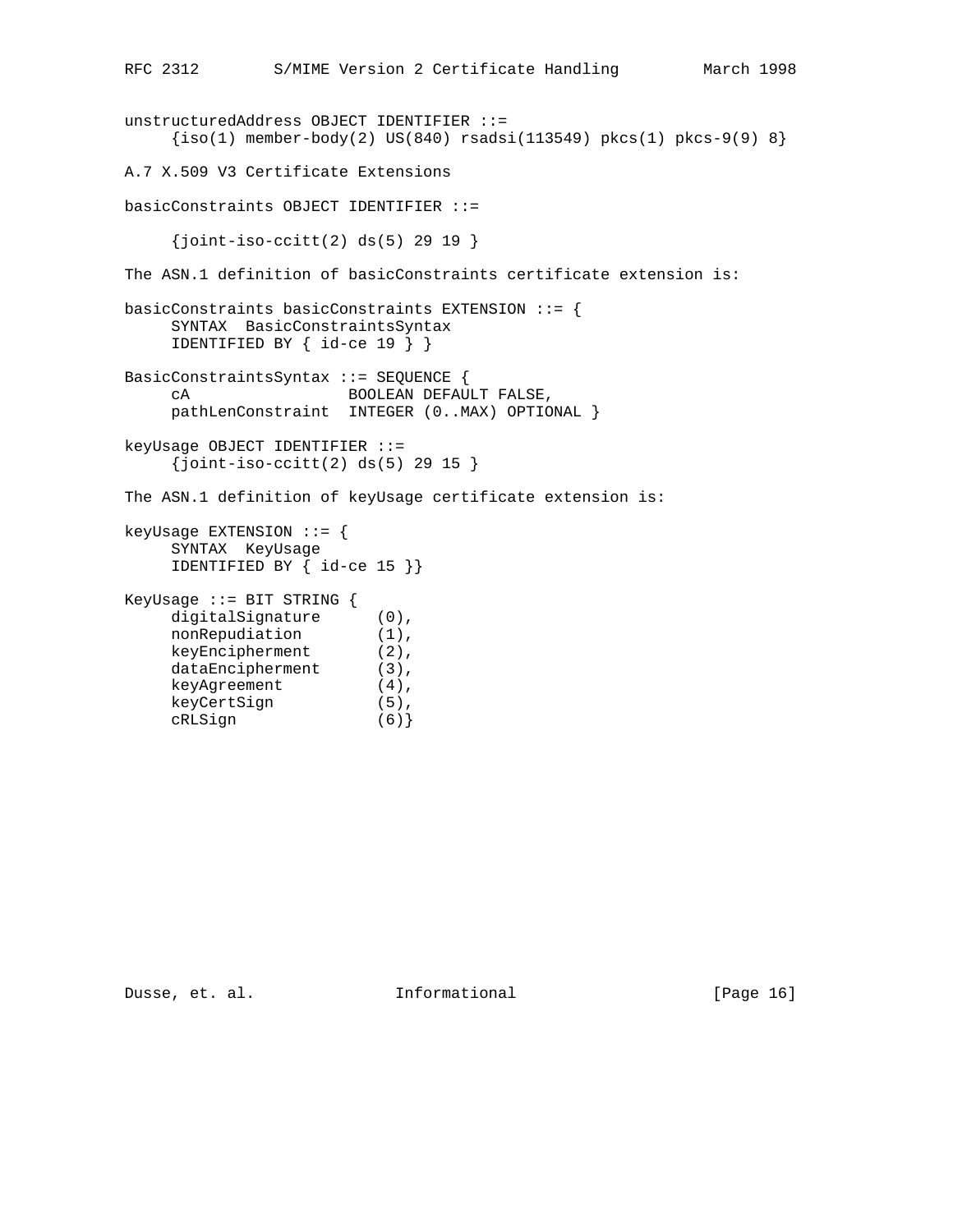B. References

 [KEYM] PKIX Part 1. At the time of this writing, PKIX is a Work in Progress, but it is expected that there will be standards-track RFCs at some point in the future.

 [MUSTSHOULD] Bradner, S., "Key words for use in RFCs to Indicate Requirement Levels", BCP 1l4, RFC 2119, March 1997.

 [PKCS-1] Kaliski, B., "PKCS #1: RSA Encryption Version 1.5", RFC 2313, March 1998.

 [PKCS-7] Kaliski, B., "PKCS #7: Cryptographic Message Syntax Version 1.5", RFC 2315, March 1998.

 [PKCS-10] Kaliski, B., "PKCS #10: Certification Request Syntax Version 1.5", RFC 2314, March 1998.

 [RFC-822] Crocker, D., "Standard For The Format Of ARPA Internet Text Messages", STD 11, RFC 822, August 1982.

 [SMIME-MSG] Dusse, S., Hoffman, P., Ramsdell, R., Lundblade, L., and L. Repka, "S/MIME Version 2 Message Specification", RFC 2311, March 1998.

 [X.500] ITU-T Recommendation X.500 (1997) | ISO/IEC 9594-1:1997, Information technology - Open Systems Interconnection - The Directory: Overview of concepts, models and services

 [X.501] ITU-T Recommendation X.501 (1997) | ISO/IEC 9594-2:1997, Information technology - Open Systems Interconnection - The Directory: Models

 [X.509] ITU-T Recommendation X.509 (1997) | ISO/IEC 9594-8:1997, Information technology - Open Systems Interconnection - The Directory: Authentication framework

 [X.520] ITU-T Recommendation X.520 (1997) | ISO/IEC 9594-6:1997, Information technology - Open Systems Interconnection - The Directory: Selected attribute types.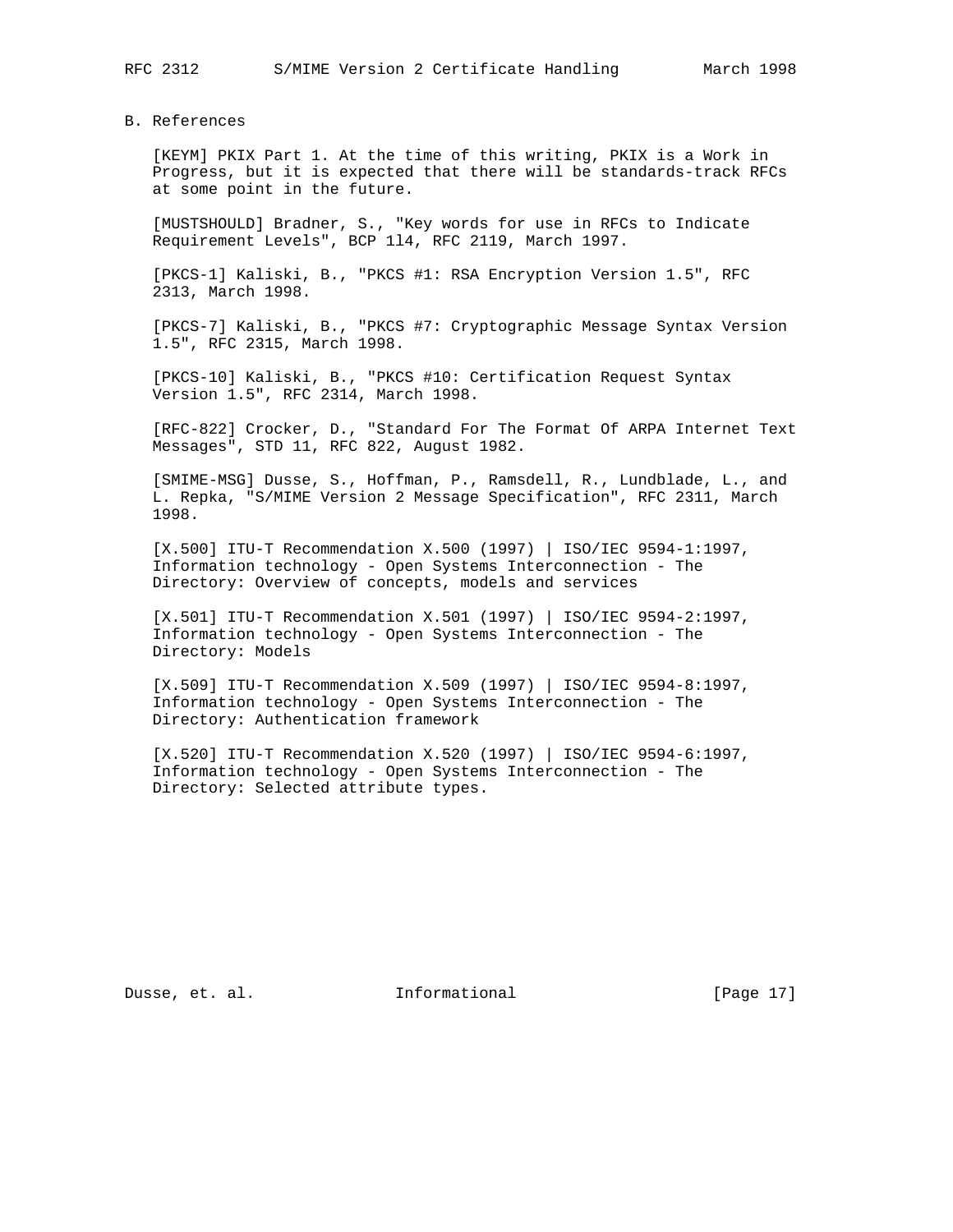## C. Compatibility with Prior Practice in S/MIME

 S/MIME was originally developed by RSA Data Security, Inc. Many developers implemented S/MIME agents before this document was published. All S/MIME receiving agents SHOULD make every attempt to interoperate with these earlier implementations of S/MIME.

#### D. Acknowledgements

 Significant contributions to the content of this memo were made by many people, including David Solo, Anil Gangolli, Jeff Thompson, and Lisa Repka.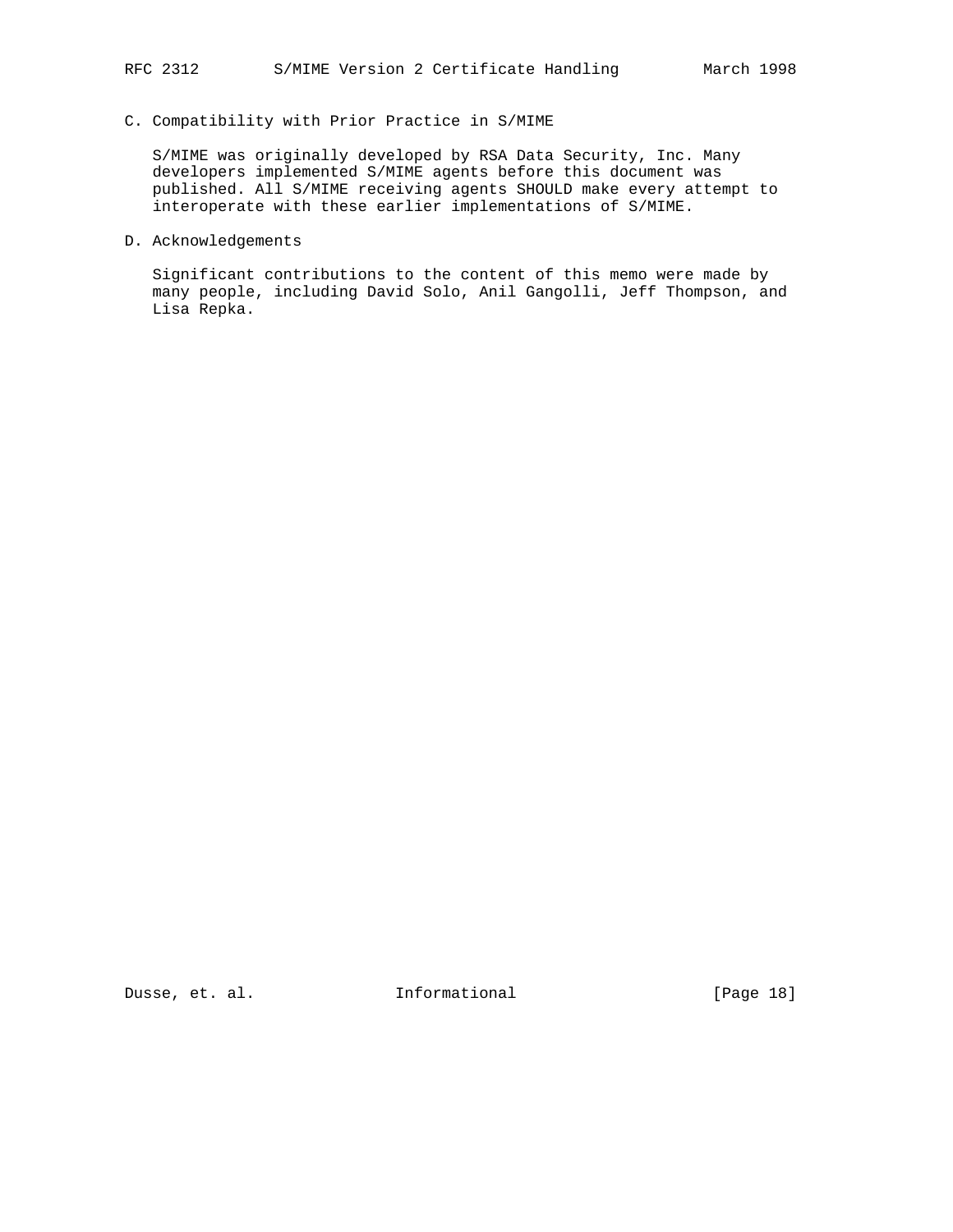E. Authors' Addresses

 Steve Dusse RSA Data Security, Inc. 100 Marine Parkway, #500 Redwood City, CA 94065 USA

 Phone: (415) 595-8782 EMail: spock@rsa.com

 Paul Hoffman Internet Mail Consortium 127 Segre Place Santa Cruz, CA 95060

 Phone: (408) 426-9827 EMail: phoffman@imc.org

 Blake Ramsdell Worldtalk 13122 NE 20th St., Suite C Bellevue, WA 98005

 Phone: (425) 882-8861 EMail: blaker@deming.com

 Jeff Weinstein Netscape Communications Corporation 501 East Middlefield Road Mountain View, CA 94043

 Phone: (415) 254-1900 EMail: jsw@netscape.com

Dusse, et. al. 10 mm = Informational 100 mm = [Page 19]